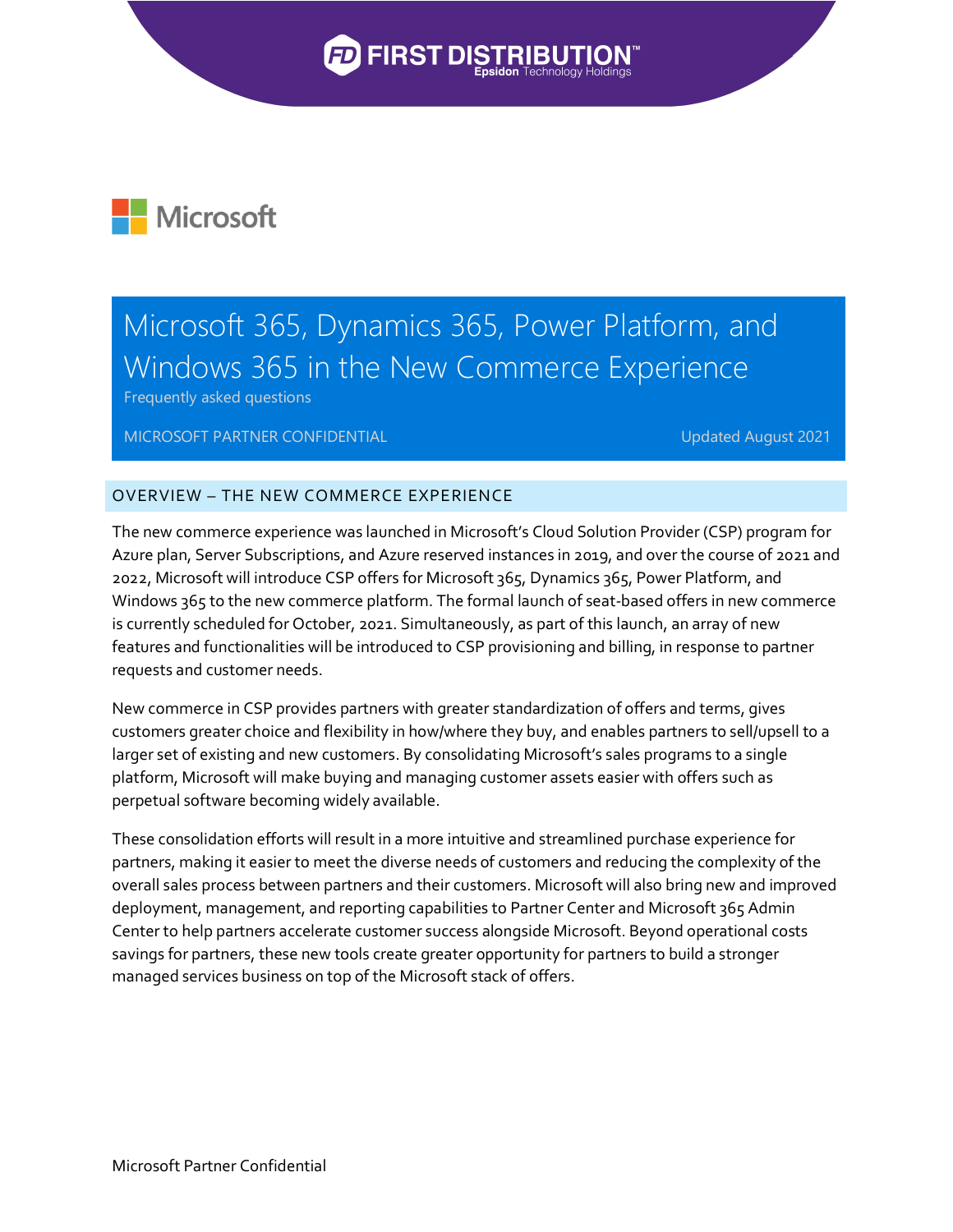

| <b>GENERAL QUESTIONS</b>                                                              |                                                                                                                                                                                                                                                                                                                                                                                                                                                                                                                                                                                                                                                                                                                                                                                                    |
|---------------------------------------------------------------------------------------|----------------------------------------------------------------------------------------------------------------------------------------------------------------------------------------------------------------------------------------------------------------------------------------------------------------------------------------------------------------------------------------------------------------------------------------------------------------------------------------------------------------------------------------------------------------------------------------------------------------------------------------------------------------------------------------------------------------------------------------------------------------------------------------------------|
| Is Microsoft changing the focus on<br><b>CSP with the new commerce</b><br>experience? | No. We will continue to invest in the CSP program as one of our key sales<br>motions for small and mid-sized businesses (SMB), as well as in Microsoft's<br>overall commerce experience, to provide the differentiated offers and<br>capabilities partners need to grow their business.                                                                                                                                                                                                                                                                                                                                                                                                                                                                                                            |
| Will the new commerce changes apply<br>to all types of CSP partners?                  | Yes, all partner types in CSP (Indirect Provider, direct bill, indirect reseller)<br>will be included in the new commerce experience.                                                                                                                                                                                                                                                                                                                                                                                                                                                                                                                                                                                                                                                              |
| Will I need to sign or accept any new<br>or different agreements?                     | The Microsoft Partner Agreement that partners accept to activate their CSP<br>tenants will continue to be the standard agreement for partners. Customers<br>will continue to accept the Microsoft Customer Agreement (MCA) that<br>governs their purchases from CSP partners.                                                                                                                                                                                                                                                                                                                                                                                                                                                                                                                      |
| How will Microsoft help its partners<br>successfully navigate this change?            | Microsoft is committed to managing the new commerce experience<br>migration alongside our partners. Knowing this is a long journey, we commit<br>to engage early and often, ensuring this migration is successful for partners<br>and their customers. We are dedicating internal business and engineering<br>resources to support our partner ecosystem. Partners can expect to receive<br>frequent and relevant communications and support to answer questions and<br>provide further assistance.                                                                                                                                                                                                                                                                                                |
| What specific benefits will my<br>company receive from this migration?                | Here are just some of the enhancements and benefits that partners and<br>customers can take advantage of as a result of this transition:<br>More flexibility in provisioning offers, such as a new monthly term<br>that allows customers to cancel at the end of any month with no<br>further payment obligation<br>More customer billing options, such as annual billing for multi-year<br>$\bullet$<br>offers<br>More options and flexibility in managing subscriptions (e.g.,<br>$\bullet$<br>scheduling subscription changes such as SKU conversions at<br>renewal, and the ability for the partner to suspend/resume<br>subscriptions with no cancellation required)<br>New subscription upgrade and seat assignment capabilities<br>Downloadable pricing data that's also accessible via API |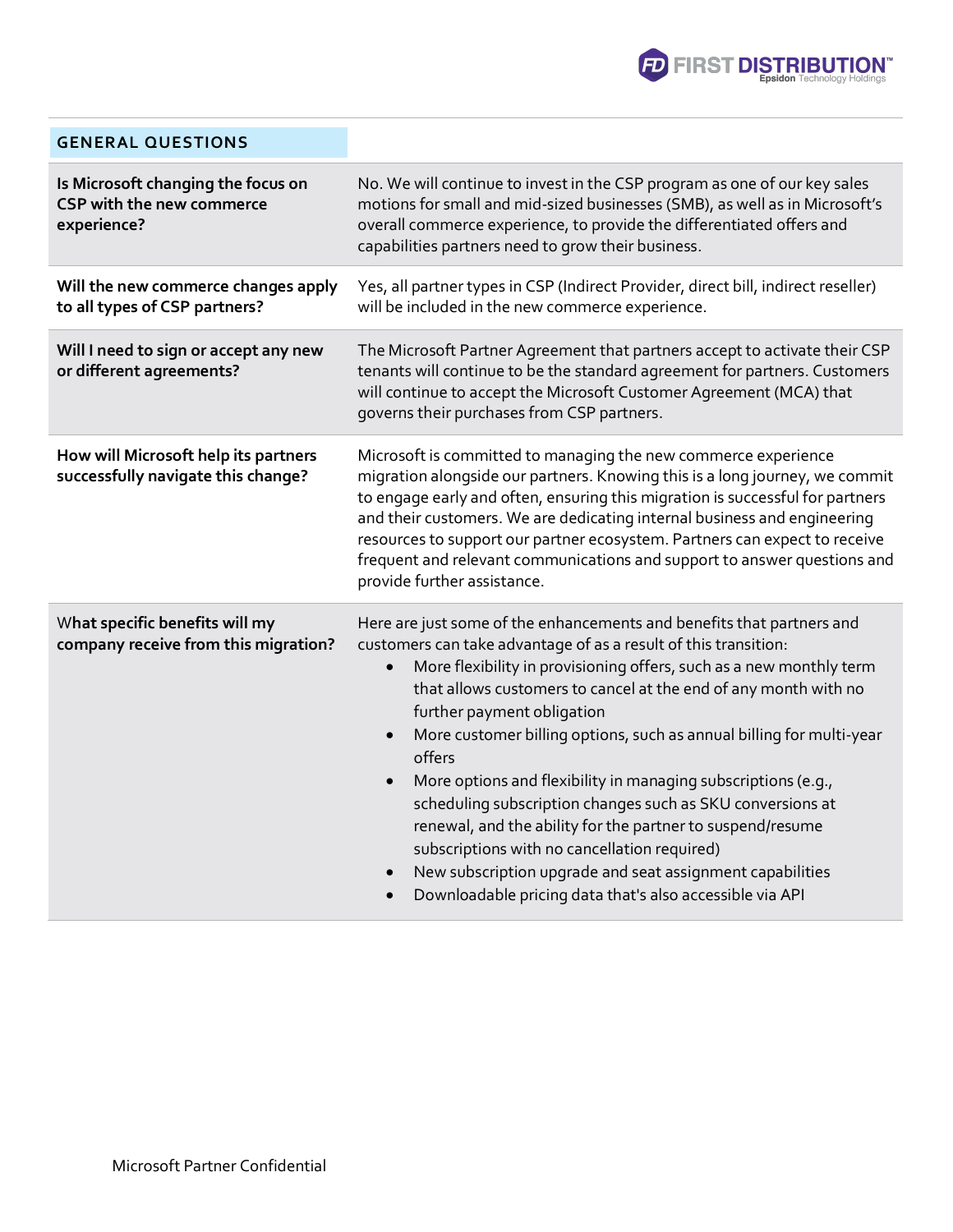

| Will legacy and new commerce<br>experiences coexist, and if so, for how<br>long?                   | Legacy and new commerce offers will be available side by side for<br>provisioning in CSP and Partner Center for a period of time (the exact<br>number of months is to be determined). We want partners to have ample<br>opportunity to become accustomed to the new commerce features and<br>functionalities, migrate legacy subscriptions to the new commerce<br>experience, and adjust customer billing and accounting operations based on<br>the standardized new commerce invoicing process and schedule. The<br>formal announcement for sunsetting the legacy platform and offers will be<br>announced at a later date.                                                                                                                                                                                                                                                                                                                                                    |
|----------------------------------------------------------------------------------------------------|---------------------------------------------------------------------------------------------------------------------------------------------------------------------------------------------------------------------------------------------------------------------------------------------------------------------------------------------------------------------------------------------------------------------------------------------------------------------------------------------------------------------------------------------------------------------------------------------------------------------------------------------------------------------------------------------------------------------------------------------------------------------------------------------------------------------------------------------------------------------------------------------------------------------------------------------------------------------------------|
| <b>SANDBOX PHASE</b>                                                                               |                                                                                                                                                                                                                                                                                                                                                                                                                                                                                                                                                                                                                                                                                                                                                                                                                                                                                                                                                                                 |
| What is the sandbox phase, and why<br>is it being done?                                            | Starting September 1, 2021, all CSP partners will able to use their sandbox<br>tenants to test new commerce functionalities and integrate these<br>functionalities with their internal provisioning, billing, and accounting<br>systems via APIs. Technical documentation will be provided for partners to<br>use in this testing and integration effort so they can prepare for the October<br>launch.                                                                                                                                                                                                                                                                                                                                                                                                                                                                                                                                                                         |
| During the testing phase, how will I<br>be able to compare the new platform<br>to the current one? | In the sandbox testing, qualified partners will have the existing and new<br>commerce functionality and offers side by side, and will be able to toggle<br>between the two environments for comparison purposes.                                                                                                                                                                                                                                                                                                                                                                                                                                                                                                                                                                                                                                                                                                                                                                |
| <b>SALES AND PROFITABILITY IN</b><br><b>NEW COMMERCE</b>                                           |                                                                                                                                                                                                                                                                                                                                                                                                                                                                                                                                                                                                                                                                                                                                                                                                                                                                                                                                                                                 |
| How will the new commerce<br>experience affect partner<br>profitability?                           | The new commerce experience in CSP will help increase profitability for<br>partners by providing a durable and scalable business model and improving<br>operational efficiency in the CSP program. With the new cancellation policy<br>and premium pricing for the new monthly term offers, the new commerce<br>experience encourages customers to commit to long-term subscription<br>ownership and leverage the CSP program benefits, including the partners'<br>bundling of Microsoft offers with their own solutions, IP, and value-added<br>services. Partners will also be able to monetize the flexibility of the monthly<br>subscription term, and to increase customer lifetime value with the ability to<br>upgrade to Enterprise SKUs in the middle of the term (not enabled for<br>Windows 365 offers). Finally, the new commerce experience will improve<br>subscription-management capabilities, optimize offer ingestion, and<br>increase accounting efficiency. |
| What does this mean for customers<br>who have both on-premise and cloud<br>solutions?              | Beyond working for every customer, and every market, the new sales<br>experience will provide a catalog of offers that can be purchased through<br>Microsoft for every product we offer both directly or through a partner.                                                                                                                                                                                                                                                                                                                                                                                                                                                                                                                                                                                                                                                                                                                                                     |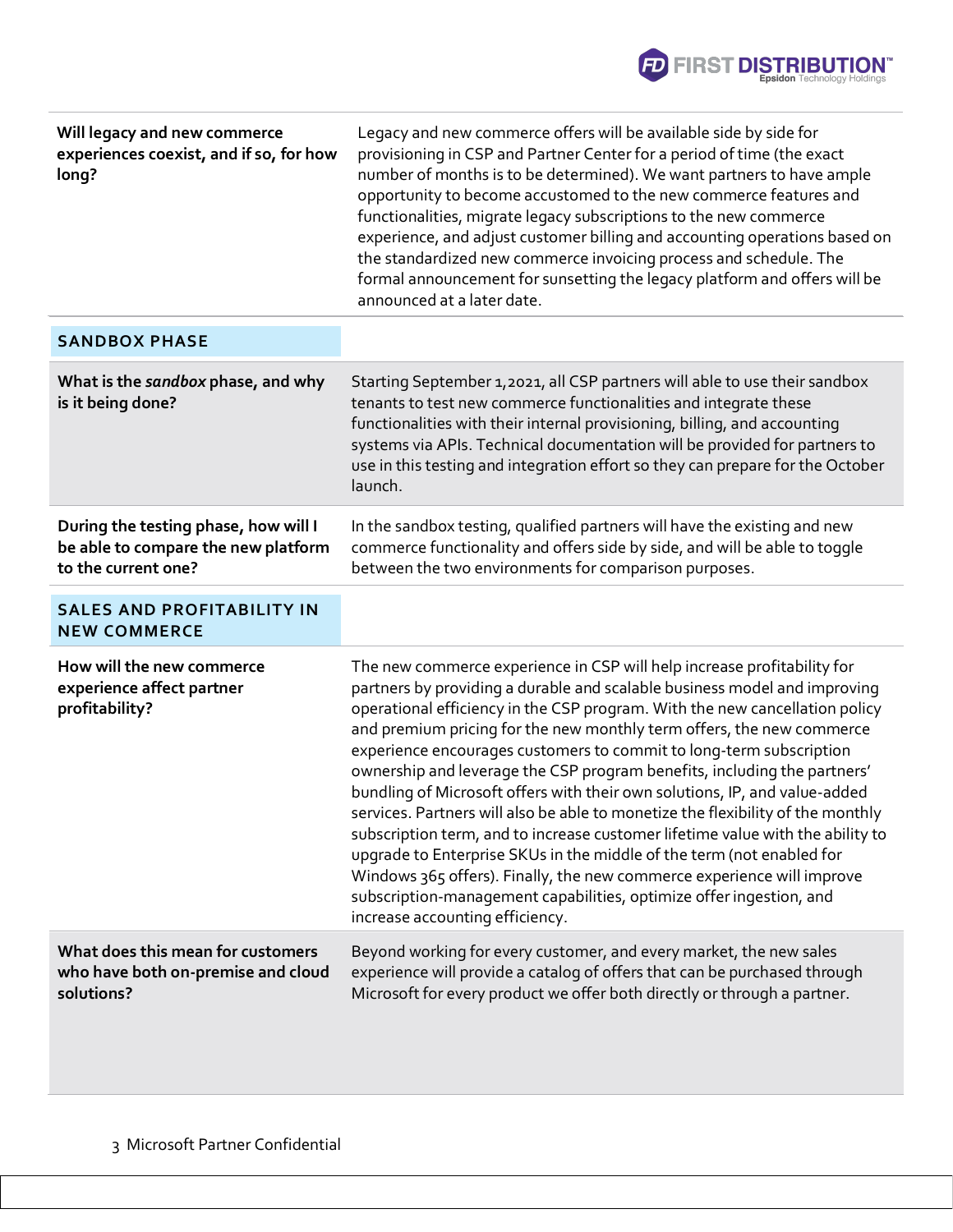

| Does the new cancellation policy<br>apply to all subscriptions in CSP?                                                                                                                                                                                                                     | No, it applies only to license-based/seat-based subscriptions such as M365,<br>D365, and Windows 365, which are billed in advance. Azure subscriptions are<br>billed based on consumption over the previous month, so cancellation would<br>simply end consumption and therefore the billing.                                                                                                                                                                                                                                                                                                      |
|--------------------------------------------------------------------------------------------------------------------------------------------------------------------------------------------------------------------------------------------------------------------------------------------|----------------------------------------------------------------------------------------------------------------------------------------------------------------------------------------------------------------------------------------------------------------------------------------------------------------------------------------------------------------------------------------------------------------------------------------------------------------------------------------------------------------------------------------------------------------------------------------------------|
| What are the refund policies for<br>cancellation?                                                                                                                                                                                                                                          | A partner can receive a prorated refund of the initial subscription payment of<br>the term only within the first 72 hours after the order is placed or renewed.<br>After 72 hours of the term, the subscription cannot be canceled and payment<br>for the remainder of the term must be made.                                                                                                                                                                                                                                                                                                      |
| Why do monthly term subscriptions<br>cost more than annual-term ones in<br>new commerce?                                                                                                                                                                                                   | The new monthly term subscriptions in new commerce are billed by<br>Microsoft at a 20% higher price than annual-term offers of the same type<br>because they give the partner the ability to cancel on behalf of the customer<br>at any time without incurring additional payments for the remainder of an<br>annual term. The premium pricing is in line with standard practice in the<br>Microsoft Web Direct program and in other industries - for example, an<br>airline ticket with a higher price that's refundable instead of a lower-priced<br>non-refundable ticket.                      |
| Will Microsoft publicly disclose the<br>percentage of the pricing uplift on<br>monthly term offers compared to<br>annual term offers in new commerce?                                                                                                                                      | Microsoft does not publicly disclose pricing details. Instead, CSP pricelists will<br>reflect the difference in term pricing (in this case, the 20% premium pricing<br>for monthly term offers). Partners are allowed to disclose this pricing<br>information to their resellers and/or customers if they choose to.                                                                                                                                                                                                                                                                               |
| When I transition legacy annual-term<br>customers to new annual or multi-<br>year offers, how can I explain why<br>the cancellation policy will be<br>enforced?                                                                                                                            | The cancellation-policy enforcement in the new commerce experience is<br>aligned with similar standard policies both within Microsoft and of<br>competitors. In the new commerce experience, customers are rewarded with<br>more favorable pricing for longer terms in which pricing is locked in for the<br>entire term, as opposed to monthly term subscriptions that have a higher<br>price at time of purchase and are subject to price increases month to month.                                                                                                                              |
| When I suspend a customer's<br>subscription for non-payment or if<br>the customer is temporarily unable to<br>use the subscription due to business<br>disruption, how do I resume the<br>active subscription when the<br>customer is paying again or their<br>situation returns to normal? | To resume a subscription, you would simply need to go to the subscription<br>account in your tenant and change the status from "Suspended" to "Active."<br>The customer's access to the subscription would then be restored with no<br>loss of data or user accounts. You can perform this resumption step at any<br>time during the subscription term, unlike the legacy experience in which a<br>suspended subscription automatically expired 90 days after suspension.<br>Note, however, that unlike legacy, the billing for the subscription will<br>continue during the period of suspension. |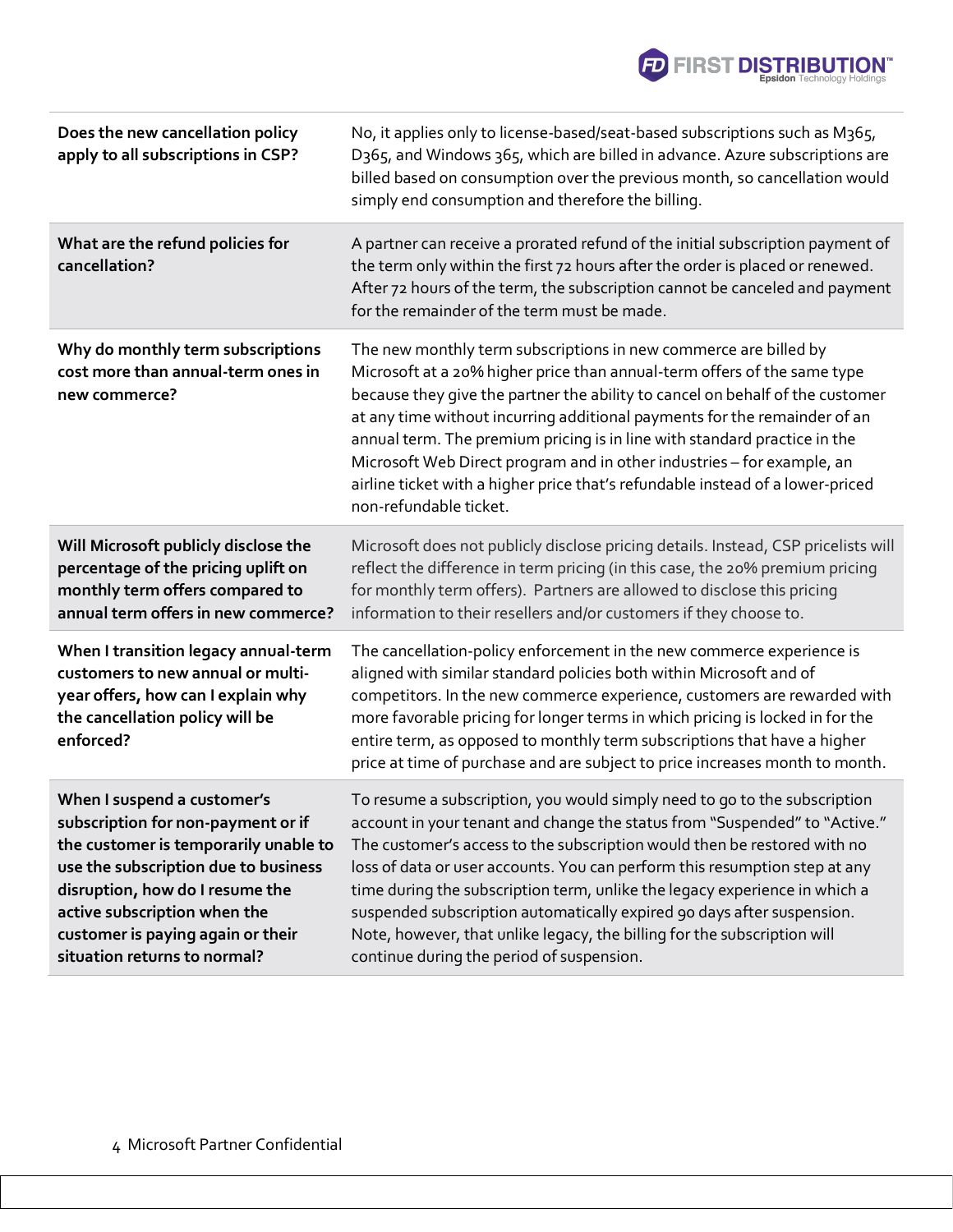| To which new commerce offers<br>should I transition my legacy<br>subscription customers?                                            | The transition to the new commerce experience is the time to assess each<br>customer's needs and develop a holistic transformation strategy, including<br>an opportunity to increase seat counts, plan for upgrades, and upsell other<br>solutions and value-added services.                                                                                                                                                                                                                                                                                                                                                                                                                                                                                                               |
|-------------------------------------------------------------------------------------------------------------------------------------|--------------------------------------------------------------------------------------------------------------------------------------------------------------------------------------------------------------------------------------------------------------------------------------------------------------------------------------------------------------------------------------------------------------------------------------------------------------------------------------------------------------------------------------------------------------------------------------------------------------------------------------------------------------------------------------------------------------------------------------------------------------------------------------------|
|                                                                                                                                     | For example:                                                                                                                                                                                                                                                                                                                                                                                                                                                                                                                                                                                                                                                                                                                                                                               |
|                                                                                                                                     | --Customers with a stable or expanding workforce will be attracted to annual<br>or multi-year term offers due to price predictability. Even with the<br>enforcement of the new cancellation policy in the new commerce<br>experience, those customers will be able to cancel a subscription within first<br>72 hours of each annual term.<br>--Customers with variability in workforce due to seasonality or business<br>uncertainty will likely prefer monthly term offers that allow cancellation or<br>seat reduction in any month.                                                                                                                                                                                                                                                     |
| Which new capabilities and benefits<br>will the new experience bring to<br>customers?                                               | In this release customers will get faster time to value with more efficient<br>subscription management and offers to meet different customer's needs.<br>Customers will save time with automatic seat assignment for Enterprise level<br>SKUs and trial auto-conversion (not enabled for Windows 365). New<br>customers sensitive to cancellation flexibility will benefit from brand new<br>monthly term offers that will allow to cancel a subscription in any month<br>without penalty. All customers will have more billing options such as annual<br>billing for multi-year term plans in addition to monthly and upfront billing<br>and early payoff for an annual subscription. They will also be able to schedule<br>trial conversion to a different seat count, billing, or term. |
| Will there be a provision to cancel an<br>annual-term or multi-year<br>subscription if a customer goes<br>bankrupt or stops paying? | We encourage partners to perform credit-worthiness checks on customers<br>and to advise customers with uncertain financial situations to consider<br>purchasing monthly term subscriptions. These best practices protect the<br>partner from becoming liable for the total cost of an annual-term<br>subscription in the new commerce experience if the customer cannot pay for<br>the entire term.                                                                                                                                                                                                                                                                                                                                                                                        |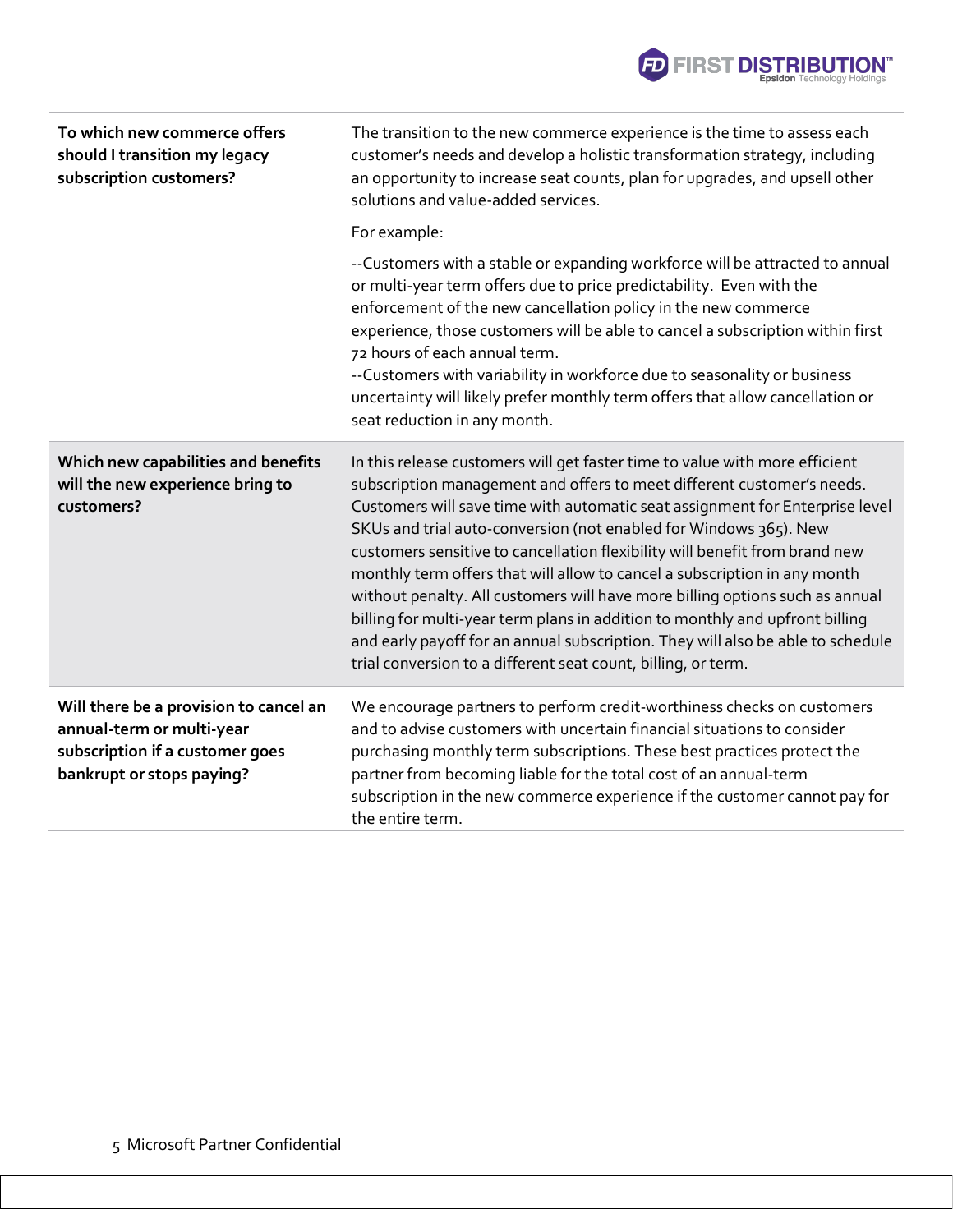| Can I move a customer's subscription<br>from legacy to new commerce on my<br>tenant as well as from another CSP<br>partner's tenant?                                                                | Yes, though in each case you aren't actually "moving" a subscription to the<br>new commerce experience - instead, you're simply placing an order for a<br>new subscription in new commerce for that same customer tenant. For<br>example:<br>--For a subscription that's already on legacy, you would create a subscription<br>order for the same SKU/offer with the same number of seats (if applicable)<br>on new commerce and then suspend the original subscription on legacy<br>(billing would stop and the subscription would expire at the end of the term).<br>--For a subscription provisioned by another partner, you would first make<br>sure a reseller relationship is established with the customer and your tenant,<br>and then you would, as above, place an order for the same subscription with<br>same number of seats on your tenant. The customer would then need to<br>have the original subscription suspended by the other CSP partner tenant to<br>prevent double-billing.<br>--Note: When new commerce in CSP launches for all CSP partners in<br>October, a tool will be provided to allow partners to migrate existing<br>subscriptions to new commerce automatically in batches or individually.                                                                                                                                                |
|-----------------------------------------------------------------------------------------------------------------------------------------------------------------------------------------------------|------------------------------------------------------------------------------------------------------------------------------------------------------------------------------------------------------------------------------------------------------------------------------------------------------------------------------------------------------------------------------------------------------------------------------------------------------------------------------------------------------------------------------------------------------------------------------------------------------------------------------------------------------------------------------------------------------------------------------------------------------------------------------------------------------------------------------------------------------------------------------------------------------------------------------------------------------------------------------------------------------------------------------------------------------------------------------------------------------------------------------------------------------------------------------------------------------------------------------------------------------------------------------------------------------------------------------------------------------------------------------|
| Can monthly term subscriptions be<br>changed to annual term easily in new<br>commerce? Some businesses need<br>subscriptions or additional seats only<br>during peak times of year, for<br>example. | Yes, a customer's subscription can be changed from monthly term to annual<br>term in new commerce. The following month's reconciliation file will include<br>a credit for the prorated difference that is paid in advance (reflecting the 20%<br>less expensive price for annual), and the annual term charge will be effective<br>from the date the subscription term is changed.                                                                                                                                                                                                                                                                                                                                                                                                                                                                                                                                                                                                                                                                                                                                                                                                                                                                                                                                                                                           |
| Will I be able to sell Windows 365 as<br>part of the new commerce<br>experience in CSP?                                                                                                             | Windows 365, announced in July 2021 and launched as a product in<br>August 2021, is the world's first cloud PC for every organization, securely<br>streaming the Windows experience -- including desktop, apps, processing<br>power, storage, and more -- to any customer device. <sup>1,2</sup> The cloud PC<br>experience can scale to fit customers' needs and is easy to deploy without the<br>need for VDI expertise.<br>Windows 365 will be available in the legacy CSP experience in August 2021,<br>and in CSP new commerce in October 2021. The following options and<br>conditions apply to Windows 365 in CSP new commerce:<br>-- It will be available only through the new monthly term offer (compared<br>with availability only with annual terms in the current CSP experience).<br>--The pricing for the monthly term offer for Windows 365 in new commerce<br>will be the same as for annual term seat-based offers.<br>-- The monthly term option in new commerce allows customers to try<br>Windows 365 with no long-term commitment and to adjust the number of<br>users monthly with per user pricing.<br>-- The same cancellation policy applies to Windows 365 in new commerce<br>that's in effect for all other seat-based offers.<br>-- Any promos that are available for other seat-based offers in new commerce<br>will not apply to Windows 365. |

**FIRST DISTRIBUTION**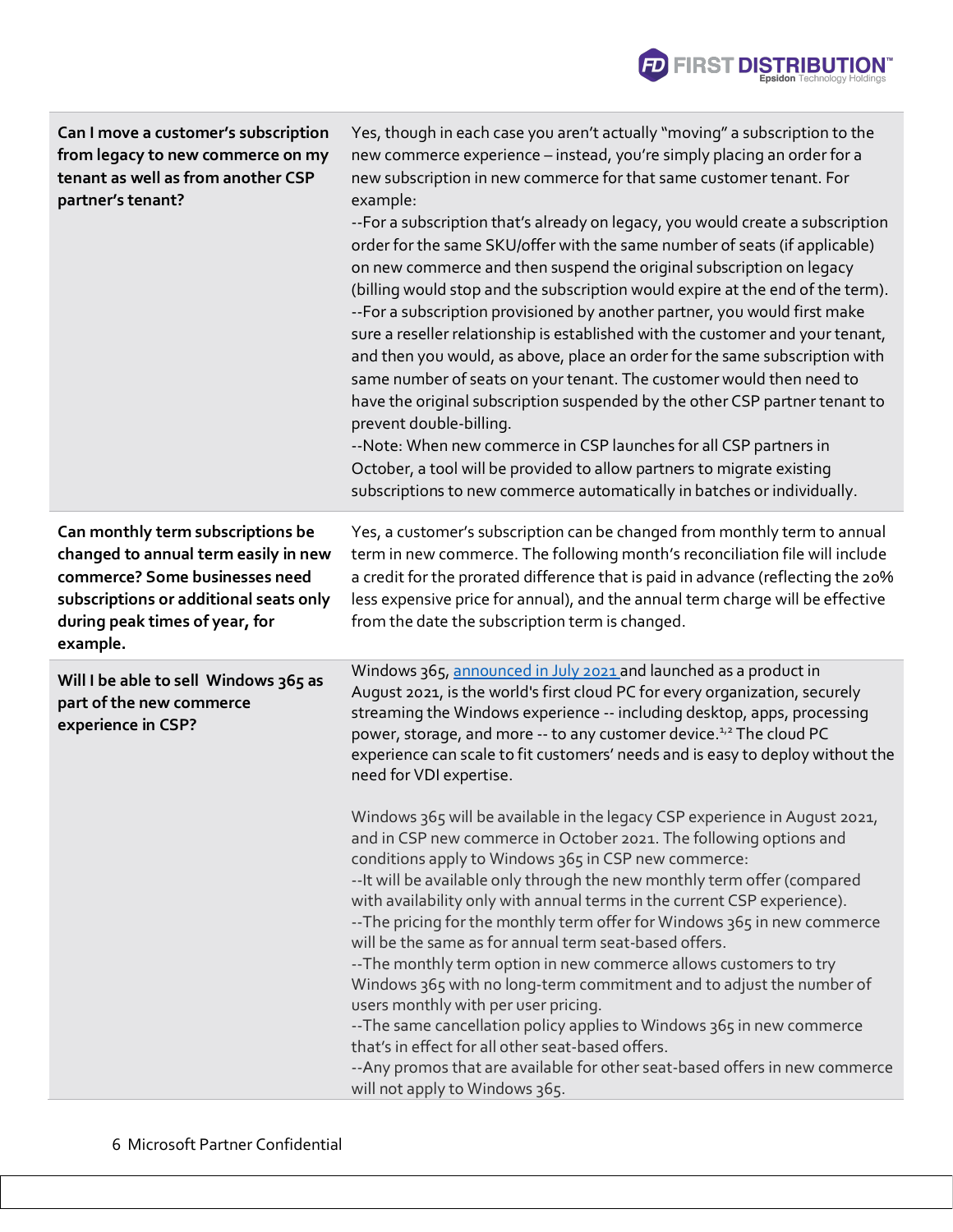

|                                                                                                                                                                                                                                                                                                                                | --Lastly, new Windows 365 features and future enhancements will only be<br>made available on the new commerce offer in CSP.                                                                                                                                                                                                                                                                                                                                                                                                                                                                                                                                                                                                                                                                   |
|--------------------------------------------------------------------------------------------------------------------------------------------------------------------------------------------------------------------------------------------------------------------------------------------------------------------------------|-----------------------------------------------------------------------------------------------------------------------------------------------------------------------------------------------------------------------------------------------------------------------------------------------------------------------------------------------------------------------------------------------------------------------------------------------------------------------------------------------------------------------------------------------------------------------------------------------------------------------------------------------------------------------------------------------------------------------------------------------------------------------------------------------|
|                                                                                                                                                                                                                                                                                                                                | <sup>1</sup> Internet access required, fees may apply.<br><sup>2</sup> Please see Windows 365 FAQ for a list of supported devices.                                                                                                                                                                                                                                                                                                                                                                                                                                                                                                                                                                                                                                                            |
| Can monthly term subscriptions be<br>changed to annual term easily in new<br>commerce? Some industries need<br>subscriptions only at peak times of<br>the year, for example.                                                                                                                                                   | Yes, a customer's subscription can be changed from monthly term to annual<br>term in new commerce. The following month's reconciliation file will include<br>a credit for the prorated difference that is paid in advance (reflecting the 20%<br>less expensive price for annual), and the annual term charge will be effective<br>from the date the subscription term is changed.                                                                                                                                                                                                                                                                                                                                                                                                            |
| Can the customer combine annual<br>and monthly terms - for example, if<br>the customer had a core set of users<br>on the annual term and more<br>seasonal users on the monthly term?                                                                                                                                           | Yes, the customer could have both a monthly term and an annual term<br>subscription for the same seat-based offer at the same time with the<br>appropriate number of seats in each term to accommodate its permanent<br>and seasonal employees.                                                                                                                                                                                                                                                                                                                                                                                                                                                                                                                                               |
| Will a customer be able to increase or<br>reduce seat counts on a subscription<br>in the middle of the term in new<br>commerce?                                                                                                                                                                                                | The seat count on a subscription can be increased during the middle of an<br>annual term, with billing adjustments reflected on the next invoice and<br>reconciliation file. But if more than 72 hours have elapsed since the<br>subscription order was placed or renewed, the seat count cannot be<br>decreased until next renewal of the subscription. This policy is in line with<br>current market practices for per user subscription plans. For monthly term<br>subscriptions, the seat count can be increased or decreased at any time. A<br>seat-count decrease within the first 72 hours of a subscription term (after<br>either initial purchase or renewal) can be made via self-serve in Partner<br>Center or through the API.                                                    |
| With the new commerce experience<br>for seat-based subscriptions, when a<br>customer purchases an annual-term<br>subscription from Partner A, are they<br>allowed to move that subscription to<br>Partner B within that year's term? Or<br>are they locked in with Partner A<br>until the term ends at the end of the<br>year? | No, moving subscriptions across partners is not a supported feature. Partners<br>can cancel subscriptions but must adhere to the cancellation policies<br>regarding their committed term. For example, if the customer purchases a<br>subscription from Partner B after the first 72 hours of the term of the<br>subscription purchased from Partner A, the Partner A will not be able to<br>cancel that original subscription on behalf of the customer and there will not<br>be any refund for the remainder of the annual term of the subscription with<br>Partner A. In that case, it would be best for the customer to wait until the<br>time of renewal of the Partner A subscription to purchase the same SKU from<br>Partner B and then to not renew the subscription with Partner A. |
| With an upgrade from E3 to E5, for<br>example, how long does the<br>customer have to move users to new<br>SKU?                                                                                                                                                                                                                 | After an upgrade from E3 to E5 the customer might have more assigned<br>seats than purchased seats for E3. There is no enforcement or duration within<br>which the customer has to reassign licenses from E3 to E5, but they would<br>get an alert message in M365 Admin Center saying that they are at risk of<br>being non-compliant.                                                                                                                                                                                                                                                                                                                                                                                                                                                       |